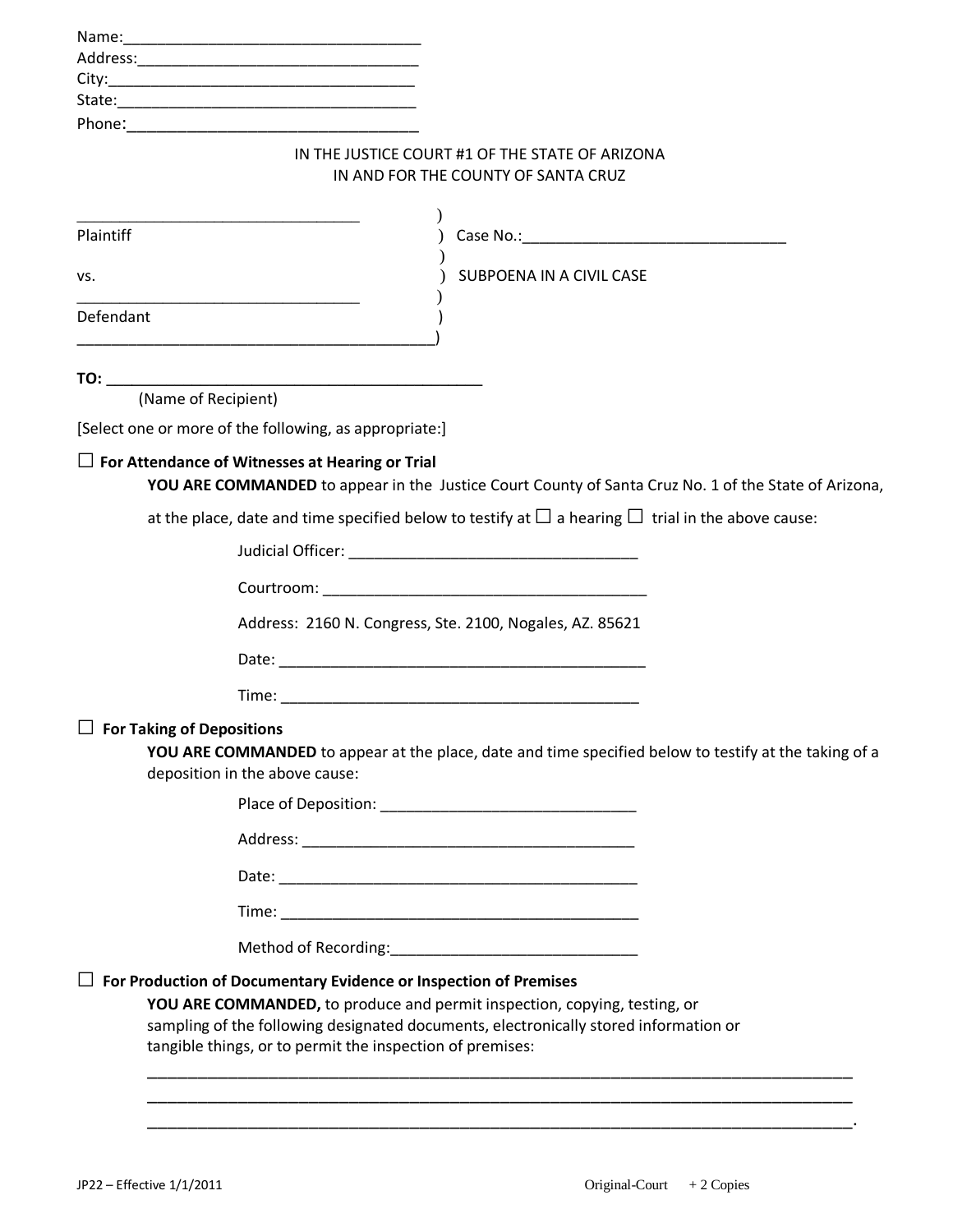at the place, date, and time specified below:

| Place of Production or Inspection: |  |
|------------------------------------|--|
| Address:                           |  |
| Date:                              |  |
| Time:                              |  |
|                                    |  |

## **Your Duties in Responding To This Subpoena**

*Attendance at a Trial.* If this subpoena commands you to appear at a trial, you must appear at the place, date and time designated in the subpoena unless you file a timely motion with the court and the court quashes or modifies the subpoena. *See* Rule 45(b)(5) and Rule 45(e)(2) of the Arizona Rules of Civil Procedure. *See also* "Your Right To Object To This Subpoena" section below. Unless a court orders otherwise, you are required to travel to any part of the state to attend and give testimony at a trial. *See* Rule 45(b)(3)(A) of the Arizona Rules of Civil Procedure.

*Attendance at a Hearing or Deposition.* If this subpoena commands you to appear at a hearing or deposition, you must appear at the place, date and time designated in this subpoena unless either: (1) you file a timely motion with the court and the court quashes or modifies the subpoena; or (2) you are not a party or a party's officer and this subpoena commands you to travel to a place other than: (a) the county in which you reside or you transact business in person; or (b) the county in which you were served with the subpoena or within forty (40) miles from the place of service; or (c) such other convenient place fixed by a court order. *See* Rule 45(b)(3)(B) and Rule 45(e)(2) (A)(ii) of the Arizona Rules of Civil Procedure. *See also* "Your Right To Object To This Subpoena" section below.

**Production of Documentary Evidence or Inspection of Premises.** If this subpoena commands you to produce and permit inspection, copying, testing or sampling of designated documents, electronically stored information, or tangible things, you must make the items available at the place, date and time designated in this subpoena, and in the case of electronically stored information, in the form or forms requested, unless you provide a good faith written objection to the party or attorney who served the subpoena. *See* Rule 45(c)(5) of the Arizona Rules of Civil Procedure. *See also* "Your Right To Object To This Subpoena" section below. Similarly, if this subpoena commands you to make certain premises available for inspection, you must make the designated premises available for inspection on the date and time designated in this subpoena unless you provide a good faith written objection to the party or attorney who served the subpoena. *See* Rule 45(c)(5) of the Arizona Rules of Civil Procedure. *See also* "Your Right to Object to This Subpoena" section below.

You should note that a command to produce certain designated materials, or to permit the inspection of premises, *may* be combined with a command to appear at a trial, hearing or deposition. *See* Rule 45(b)(2) of the Arizona Rules of Civil Procedure. You do not, however, need to appear in person at the place of production or inspection unless the subpoena *also* states that you must appear for and give testimony at a hearing, trial or deposition. *See* Rule 45(c)(3) of the Arizona Rules of Civil Procedure.

If the subpoena commands you to produce documents, you have the duty to produce the designated documents as they are kept by you in the usual course of business, or you may organize the documents and label them to correspond with the categories set forth in the subpoena. *See* Rule 45(c)(4) of the Arizona Rules of Civil Procedure.

## **Your Right To Object To This Subpoena**

*Generally.* If you have concerns or questions about this subpoena, you should first contact the party or attorney who served the subpoena. The party or attorney serving the subpoena has a duty to take reasonable steps to avoid imposing an undue burden or expense on you. The superior court enforces this duty and may impose sanctions upon the party or attorney serving the subpoena if this duty is breached. *See* Rule 45(e)(1) of the Arizona Rules of Civil Procedure.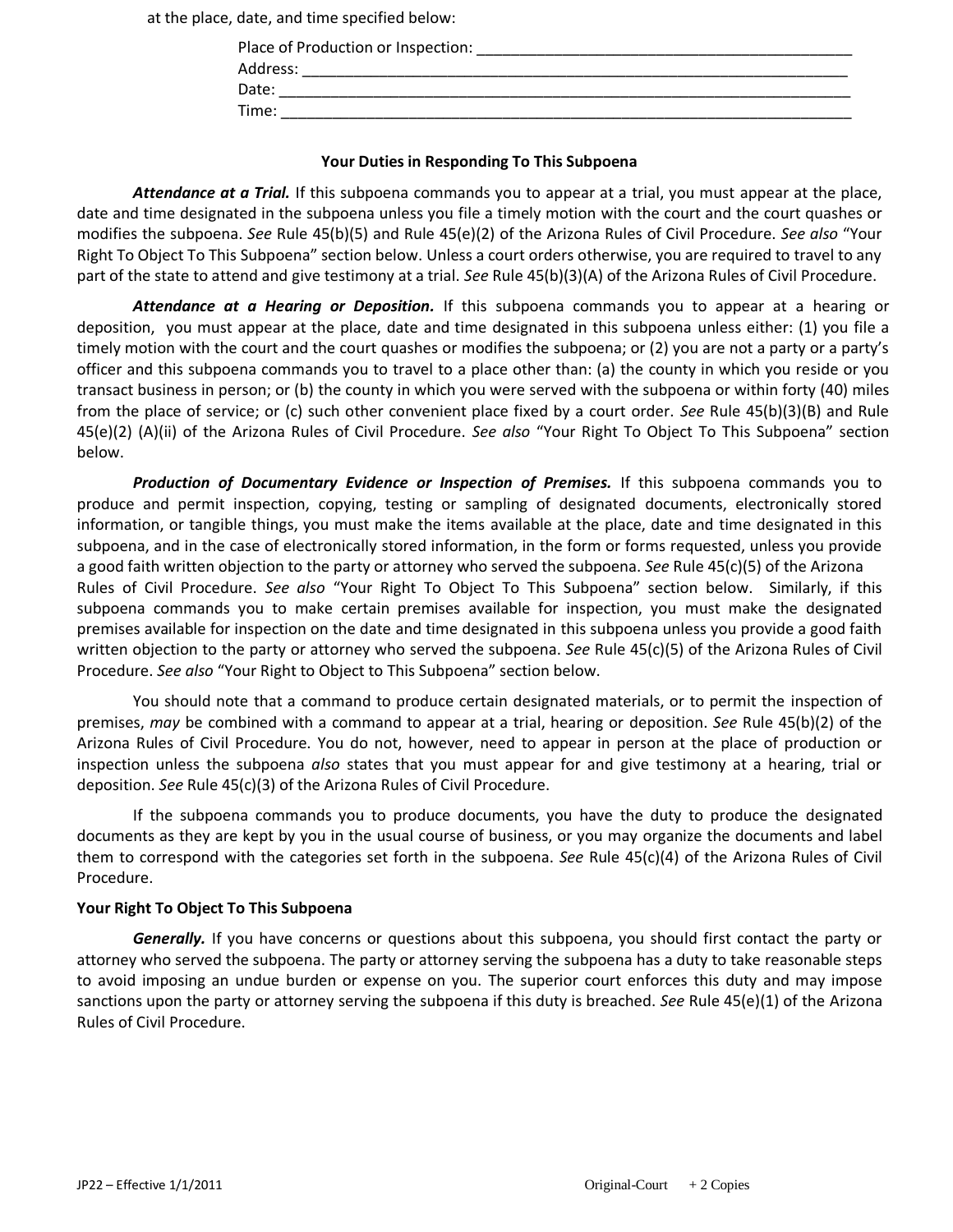Procedure for Objecting to a Subpoena for Attendance at a Hearing, Trial or Deposition. If you wish to object to a subpoena commanding your appearance at a hearing, trial or deposition, you must file a motion to quash or modify the subpoena with the court to obtain a court order excusing you from complying with this subpoena. *See* Rules 45(b)(5) and 45(e)(2) of the Arizona Rules of Civil Procedure. The motion must be filed in the superior court of the county in which the case is pending or in the superior court of the county from which the subpoena was issued. *See* Rule 45(e)(2)(A) and (B) of the Arizona Rules of Civil Procedure.

The motion must be filed before the time specified for compliance or within 14 days after the subpoena is served, whichever is earlier. *See* Rule 45(e)(2)(D) of the Arizona Rules of Civil Procedure. You must send a copy of any motion to quash or modify the subpoena to the party or attorney who served the subpoena. *See* Rules 45(e)(2)(E) of the Arizona Rules of Civil Procedure.

The court *must* quash or modify a subpoena:

- (1) if the subpoena does not provide a reasonable time for compliance;
- (2) unless the subpoena commands your attendance at a trial, if you are not a party or a party's officer and if the subpoena commands you to travel to a place other than: (a) the county in which you reside or transact business in person; (b) the county in which you were served with a subpoena, or within forty (40) miles from the place of service; or (c) such other convenient place fixed by a court order; or
- (3) if the subpoena requires disclosure of privileged or other protected matter, if no exception or waiver applies; or
- (4) if the subpoena subjects you to undue burden.

*See* Rule 45(e)(2)(A) of the Arizona Rules of Civil Procedure.

The court *may* quash or modify a subpoena:

- (1) if the subpoena requires you to disclose a trade secret or other confidential research, development or commercial information;
- (2) if you are an unretained expert and the subpoena requires you to disclose your opinion or information resulting from your study that you have not been requested by any party to give on matters that are specific to the dispute;
- (3) if you are not a party or a party's officer and the subpoena would require you to incur substantial travel expense; or
- (4) if the court determines that justice requires the subpoena to be quashed or modified.

*See* Rule 45(e)(2)(B) of the Arizona Rules of Civil Procedure.

In these last four circumstances, a court may, instead of quashing or modifying a subpoena, order your appearance or order the production of material under specified conditions if: (1) the serving party or attorney shows a substantial need for the testimony or material that cannot be otherwise met without undue hardship; and (2) if your travel expenses or the expenses resulting from the production are at issue, the court ensures that you will be reasonably compensated. *See* Rule 45(e)(2)(C) of the Arizona Rules of Civil Procedure.

*Procedure for Objecting to Subpoena For Production of Documentary Evidence.* If you wish to object to a subpoena commanding you to produce documents, electronically stored information or tangible items, or to permit the inspection of premises, you may send a good faith written objection to the party or attorney serving the subpoena that objects to: (1) producing, inspecting, copying, testing or sampling any or all of the materials designated in the subpoena; (2) inspecting the premises; or (3) producing electronically stored information in the form or forms requested. You must send your written objection to the party or attorney who served the subpoena before the time specified for compliance or within 14 days after the subpoena is served, whichever is earlier. *See*  Rule 45(c)(5)(A)(ii) of the Arizona Rules of Civil Procedure.